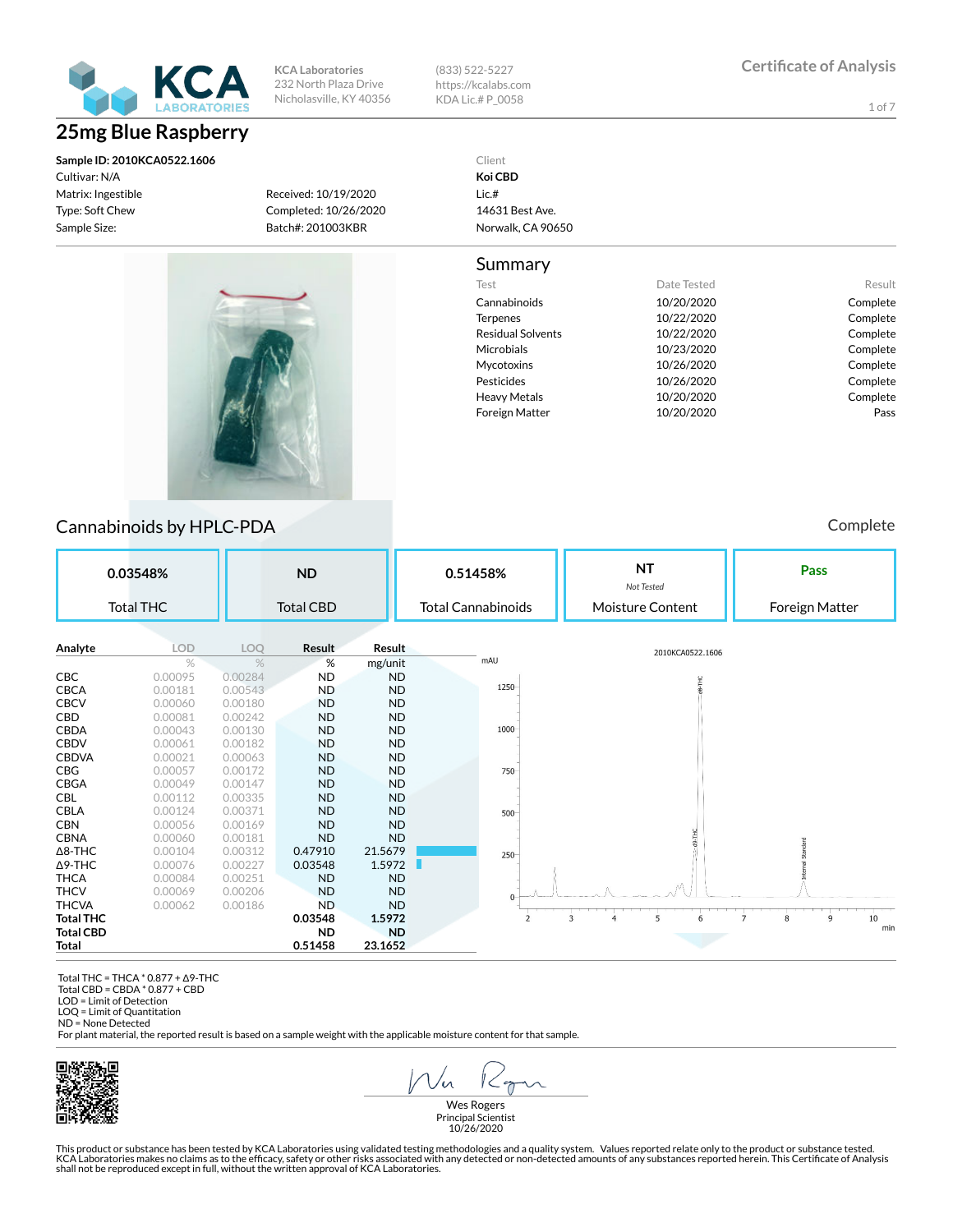

## **25mg Blue Raspberry**

**Sample ID: 2010KCA0522.1606** Cultivar: N/A Matrix: Ingestible Type: Soft Chew Sample Size:

**KCA Laboratories** 232 North Plaza Drive Nicholasville, KY 40356 (833) 522-5227 https://kcalabs.com KDA Lic.# P\_0058

2 of 7

Received: 10/19/2020 Completed: 10/26/2020 Batch#: 201003KBR

Client **Koi CBD** Lic.# 14631 Best Ave. Norwalk, CA 90650



### Heavy Metals by ICP-MS **Complete**

| Analyte | LOD       | _ററ       | Mass      |
|---------|-----------|-----------|-----------|
|         | $\mu$ g/g | $\mu$ g/g | µg/g      |
| Arsenic | 0.002     | 0.02      | <b>ND</b> |
| Cadmium | 0.001     | 0.02      | <b>ND</b> |
| Lead    | 0.002     | 0.02      | <b>ND</b> |
| Mercury | 0.012     | 0.05      | <b>ND</b> |

Date Tested: 10/20/2020 LOD = Limit of Detection LOQ = Limit of Quantitation ND = None Detected



 $\mathcal{N}_{n}$  $1 < 0$ 

Wes Rogers Principal Scientist 10/26/2020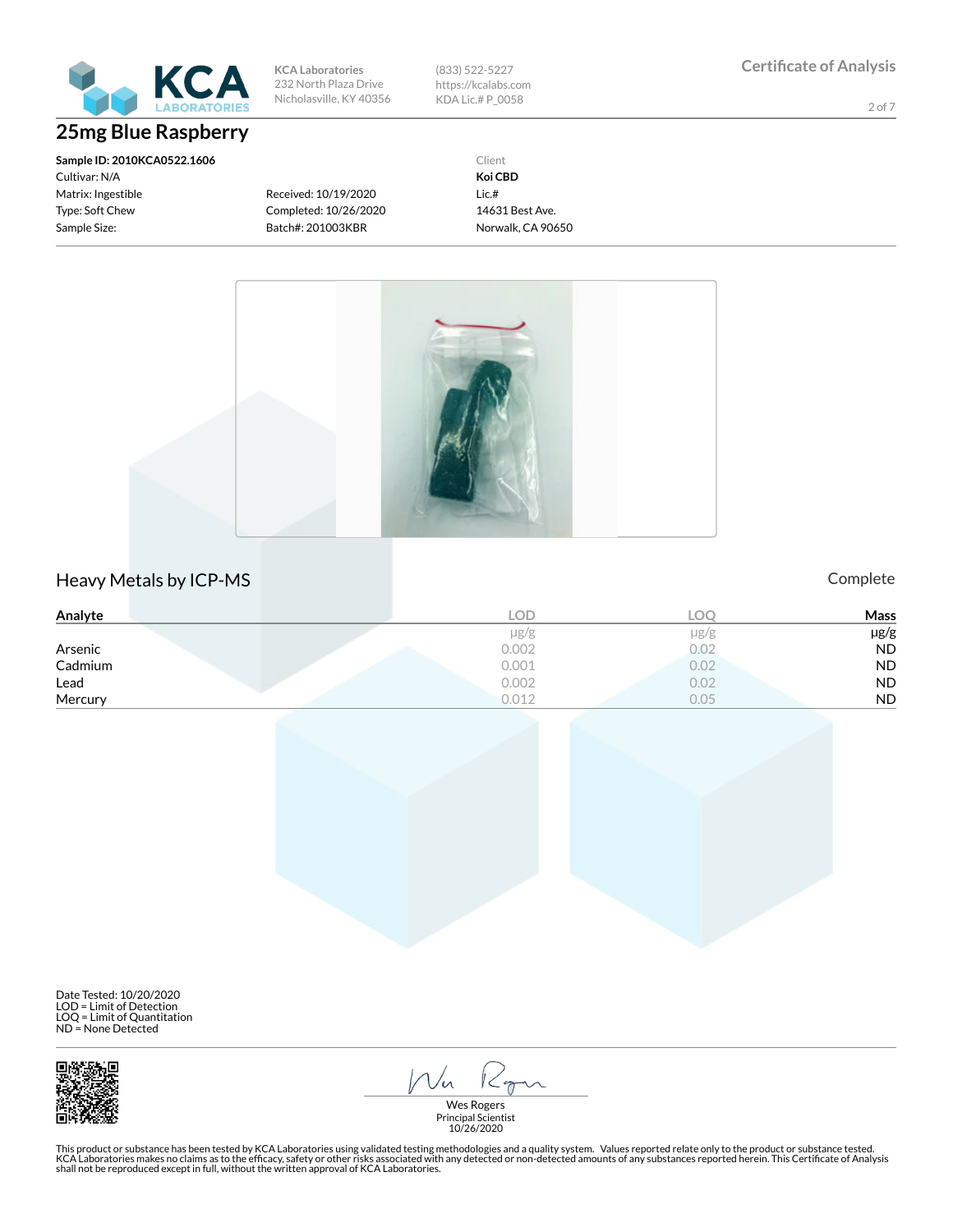

(833) 522-5227 https://kcalabs.com KDA Lic.# P\_0058

3 of 7

| Sample ID: 2010KCA0522.1606 |                       | Client            |
|-----------------------------|-----------------------|-------------------|
| Cultivar: N/A               |                       | Koi CBD           |
| Matrix: Ingestible          | Received: 10/19/2020  | Lic.#             |
| Type: Soft Chew             | Completed: 10/26/2020 | 14631 Best Ave.   |
| Sample Size:                | Batch#: 201003KBR     | Norwalk, CA 90650 |

#### Pesticides by LCMS/MS & GCMS/MS Complete

**Analyte LOD LOQ Mass** PPM PPM PPM **Abamectin** 0.001 0.005 **ND** Acephate 0.001 0.005 ND Acequinocyl 0.001 0.005 ND Acetamiprid 0.001 0.005 ND Aldicarb 0.001 0.005 ND Azoxystrobin 0.001 0.005 ND Bifenazate 0.001 0.005 ND **Bifenthrin** 0.001 0.005 **ND Boscalid 6.001 0.005 ND** Carbaryl 0.001 0.005 ND Carbofuran 0.001 0.005 ND **Chlorantraniliprole** 0.001 0.005 ND<br> **Chlordane** 0.001 0.005 ND Chlordane 0.001 0.005 ND Chlorfenapyr 0.001 0.005 ND Chlorpyrifos 0.001 0.005 ND Clofentezine 0.001 0.005 ND Coumaphos 0.001 0.005 ND **Cyfluthrin 1999 10.0001 0.0001 10.0005 ND** Daminozide 0.001 0.005 ND Diazinon 0.001 0.005 ND Dichlorvos 0.001 0.005 ND Dimethoate 0.001 0.005 ND Dimethomorph 0.001 0.005 ND Ethoprophos 0.001 0.005 ND Etofenprox 0.001 0.005 ND Etoxazole 0.001 0.005 ND **Fenhexamid 10.001 0.005 ND** Fenoxycarb 0.001 0.005 ND Fenpyroximate  $0.001$  0.005 ND Fipronil 0.001 0.005 ND Flonicamid 0.001 0.005 ND Fludioxonil 0.001 0.005 ND **Analyte LOD LOQ Mass** PPM **PPM Hexythiazox 0.001 0.005 ND** Imazalil 0.001 0.005 ND Imidacloprid 0.001 0.005 ND Kresoxim Methyl **COLUMPT** 0.001 0.005 ND **Malathion** 0.001 0.005 **ND** Metalaxyl 0.001 0.005 ND **Methiocarb 0.001 0.005 ND Methomyl** 0.001 0.005 **ND** Mevinphos 0.001 0.005 ND Myclobutanil 0.001 0.005 ND **Naled 1988 10.001 1.0000 1.0000 ND Oxamyl 0.001 0.005 ND** Paclobutrazol 0.001 0.005 ND Parathion Methyl **Deparathion Methyl COLL OLOGE** ND Pentachloronitrobenzene 0.001 0.005 ND **Phosmet 0.001 0.005 ND** Piperonyl Butoxide 0.001 0.005 ND **Prallethrin 0.001 0.005 ND** Propiconazole 0.001 0.005 ND Propoxur 0.001 0.005 ND **Pyrethrins 0.001 0.005 ND Pyridaben 1988** 0.001 0.005 **ND** Spinetoram 0.001 0.005 ND **Spinosad 0.001 0.005 ND** Spiromesifen 0.001 0.005 ND Spirotetramat 0.001 0.005 ND Spiroxamine 0.001 0.005 ND Tebuconazole 0.001 0.005 ND Thiacloprid 0.001 0.005 ND Thiamethoxam 0.001 0.005 ND Trifloxystrobin 0.001 0.005 ND

 Date Tested: 10/20/2020 LOD = Limit of Detection LOQ = Limit of Quantitation ND = None Detected



Vn Kgn

Wes Rogers Principal Scientist 10/26/2020

This product or substance has been tested by KCA Laboratories using validated testing methodologies and a quality system. Values reported relate only to the product or substance tested.<br>KCA Laboratories makes no claims as shall not be reproduced except in full, without the written approval of KCA Laboratories.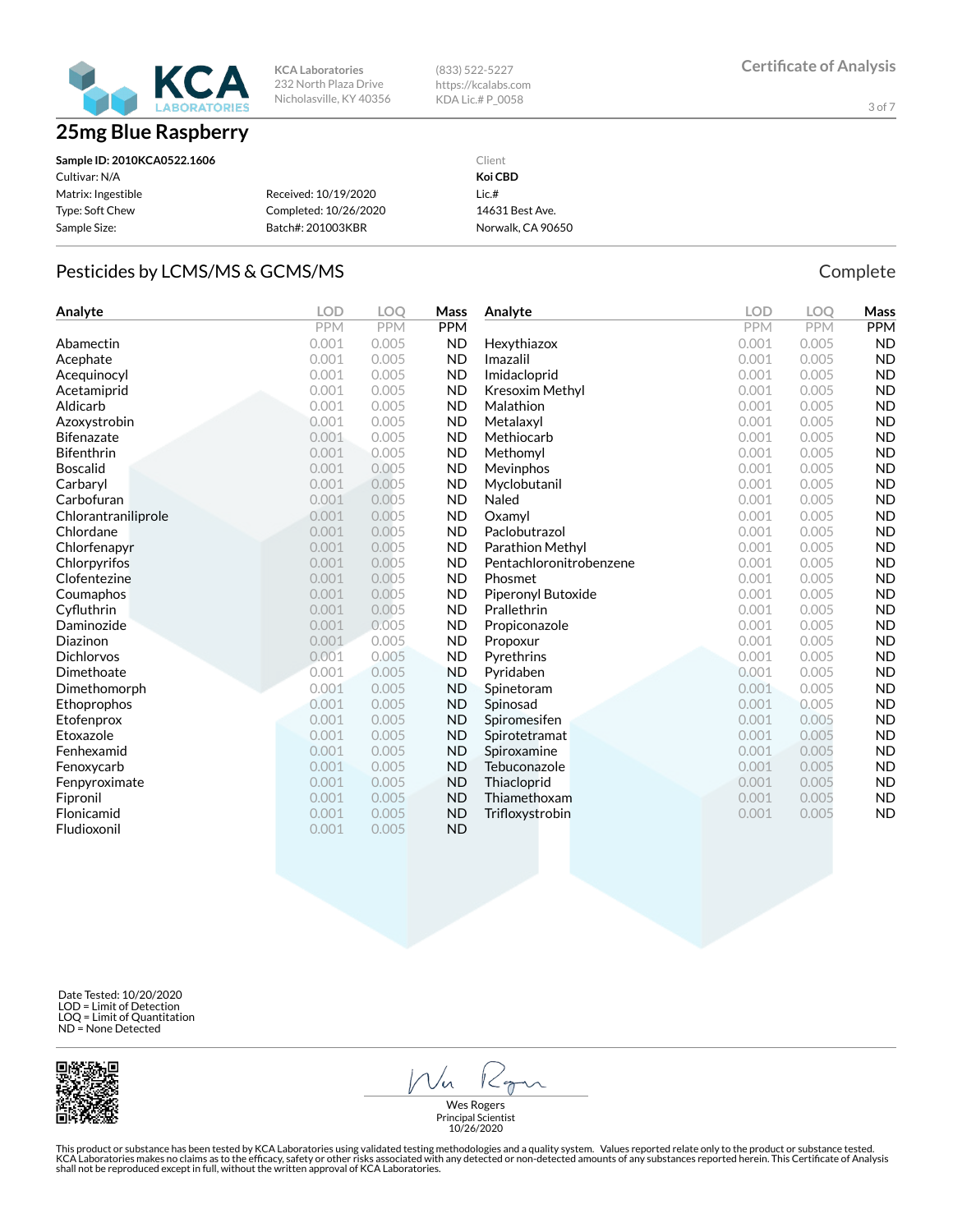

# **25mg Blue Raspberry**

232 North Plaza Drive Nicholasville, KY 40356

**KCA Laboratories**

(833) 522-5227 https://kcalabs.com KDA Lic.# P\_0058

4 of 7

**Sample ID: 2010KCA0522.1606** Cultivar: N/A Matrix: Ingestible Type: Soft Chew Sample Size: Received: 10/19/2020 Completed: 10/26/2020 Batch#: 201003KBR

Microbials by qPCR Complete

Aerobic Bacteria Not Detected in 1g Shiga toxin-producing E. Coli **Not Detected in 1g** and the state of the state of the state of the state of the state of the state of the state of the state of the state of the state of the state of the state of the state o Enterobacteriaceae Not Detected in 1g Salmonella Not Detected in 1g

Client **Koi CBD** Lic.# 14631 Best Ave. Norwalk, CA 90650

**Analyte Result**  $CFU/g$ 

Date Tested: 10/23/2020

TNTC = Too Numerous to Count; Unless otherwise stated all quality control samples performed within specications established by the Laboratory.



Vn  $1 < 0$ 

Wes Rogers Principal Scientist 10/26/2020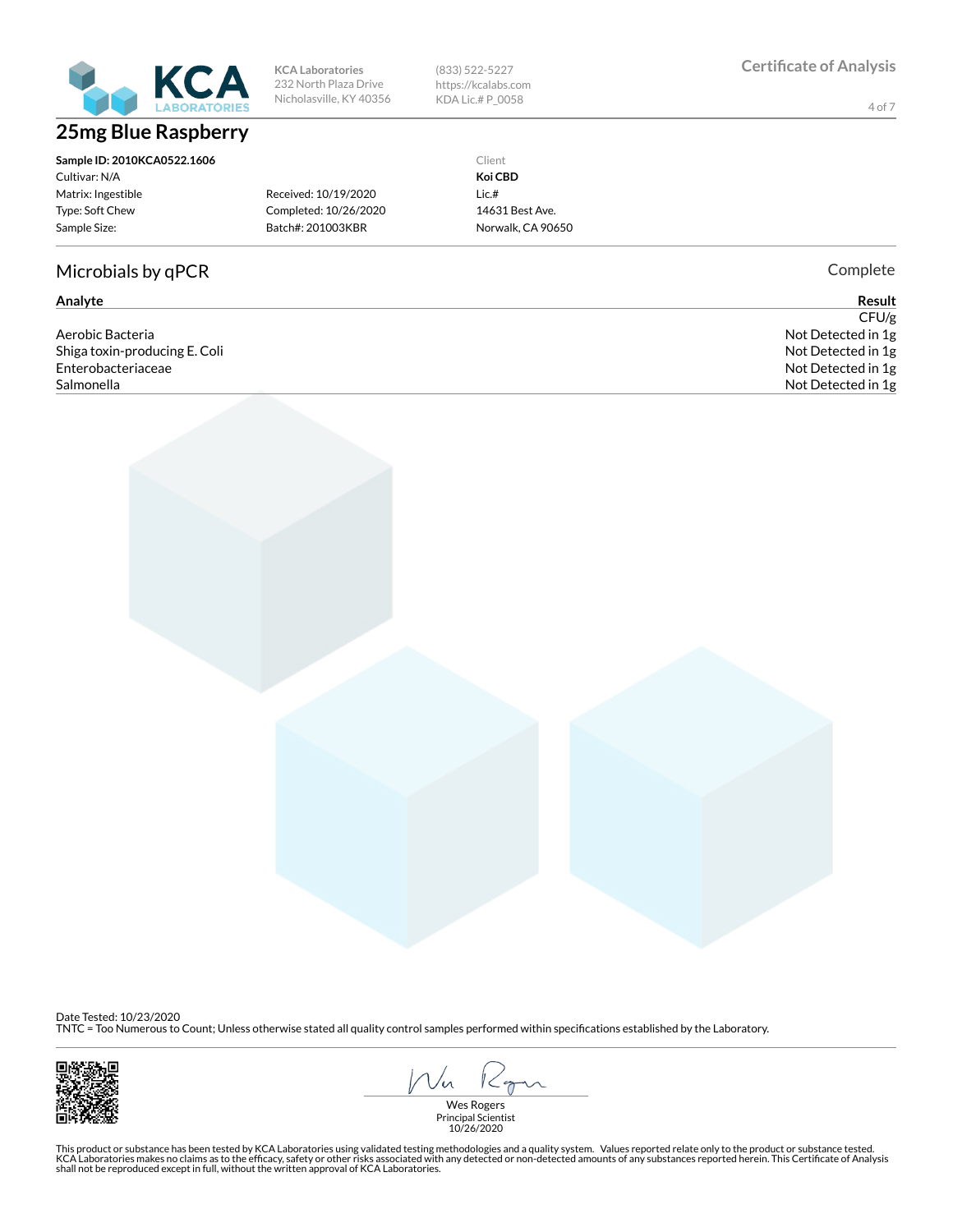

(833) 522-5227 https://kcalabs.com KDA Lic.# P\_0058

5 of 7

| Sample ID: 2010KCA0522.1606 |                       | Client            |
|-----------------------------|-----------------------|-------------------|
| Cultivar: N/A               |                       | Koi CBD           |
| Matrix: Ingestible          | Received: 10/19/2020  | Lie.#             |
| Type: Soft Chew             | Completed: 10/26/2020 | 14631 Best Ave.   |
| Sample Size:                | Batch#: 201003KBR     | Norwalk, CA 90650 |

### Mycotoxins by LCMS/MS **Complete** Complete

**Analyte LOD LOQ Units** PPB PPB PPB PPB B1  $\qquad \qquad 1$  5 ND B2  $1$  5 ND G1 and  $\begin{array}{ccccc} 1 & 5 & 1 \end{array}$  ND G2 and  $\overline{1}$  and  $\overline{5}$  of  $\overline{1}$  be the set of  $\overline{5}$  of  $\overline{1}$  be the  $\overline{5}$  of  $\overline{1}$  be the  $\overline{5}$  of  $\overline{1}$  be the  $\overline{5}$  of  $\overline{1}$  be the  $\overline{1}$  be the  $\overline{1}$  be the  $\overline{1}$  be the  $\overline{1$ Ochratoxin A 1 5 ND

 Date Tested: 10/20/2020 LOD = Limit of Detection LOQ = Limit of Quantitation ND = None Detected



Kgn  $1/\sqrt{n}$ 

Wes Rogers Principal Scientist 10/26/2020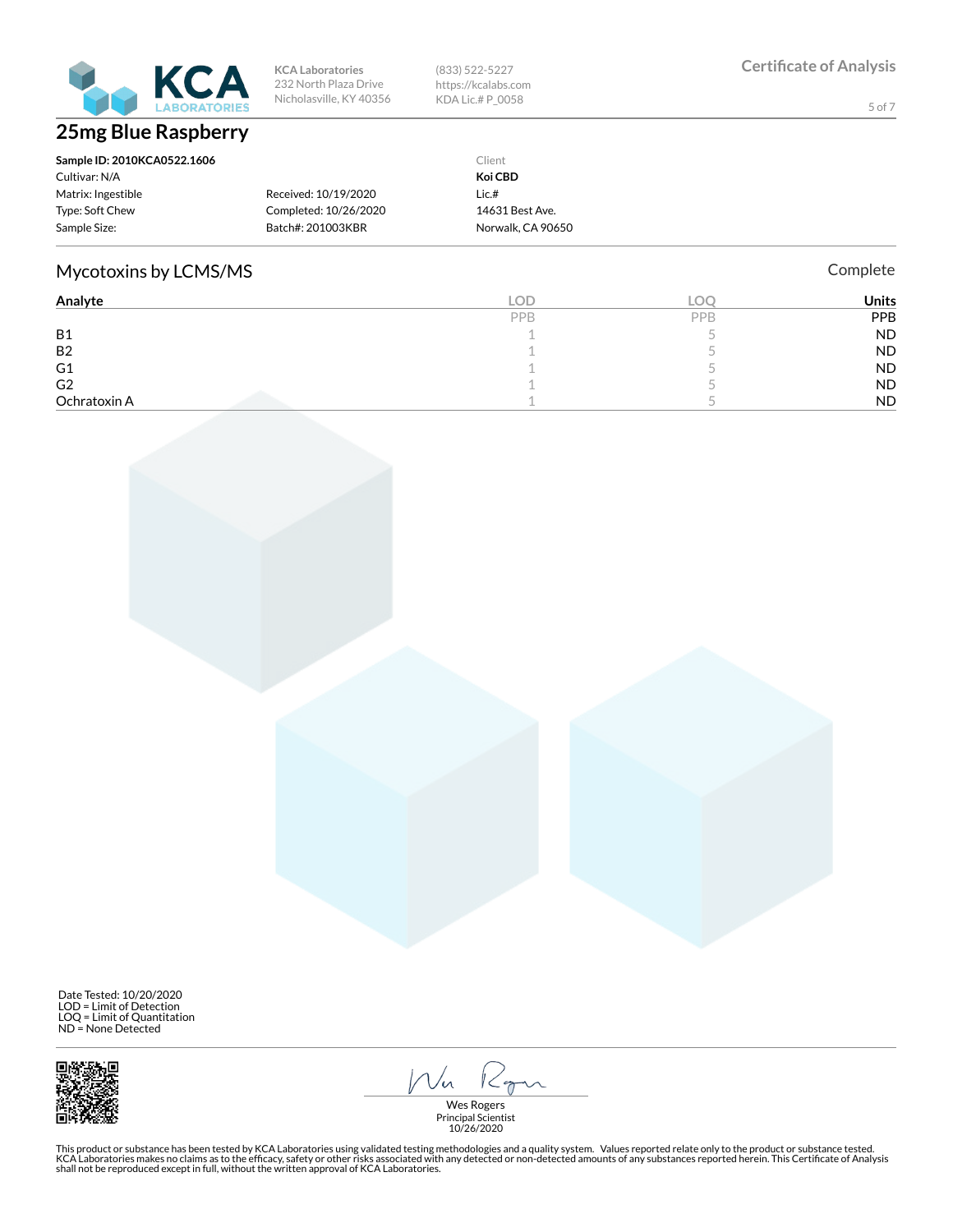

(833) 522-5227 https://kcalabs.com KDA Lic.# P\_0058

6 of 7

| Sample ID: 2010KCA0522.1606 |                       | Client            |
|-----------------------------|-----------------------|-------------------|
| Cultivar: N/A               |                       | Koi CBD           |
| Matrix: Ingestible          | Received: 10/19/2020  | $Lie.$ #          |
| Type: Soft Chew             | Completed: 10/26/2020 | 14631 Best Ave.   |
| Sample Size:                | Batch#: 201003KBR     | Norwalk, CA 90650 |

#### Residual Solvents by HS-GC/MS Complete

**Analyte LOD LOQ Mass** PPM **PPM** PPM Acetone 0.5 1 ND Acetonitrile 0.5 1 ND Benzene 0.5 1 ND Butane 0.5 1 ND 1-Butanol 0.5 1 ND 2-Butanol 0.5 1 ND 2-Butanone 0.5 1 ND Chloroform 0.5 1 ND **Cumene** 0.5 1 ND Cyclohexane 0.5 1 ND 1,2-Dichloro-Ethane 0.5 1 ND 1,2-Dimethoxy-Ethane 0.5 1 ND 2,2-Dimethyl-Butane 0.5 1 ND 2,3-Dimethyl-Butane 0.5 1 ND Dimethyl sulfoxide 0.5 1 ND **1,4-Dioxane** 0.5 1 ND Ethanol  $0.5$  1  $\sim$  LOQ 2-Ethoxy-Ethanol 0.5 1 ND Ethyl-Acetate 0.5 1 ND Ethyl-Benzene 0.5 1 ND Ethyl-Ether 0.5 1 ND Ethylene glycol 0.5 1 ND Ethylene oxide 0.5 1 ND **Analyte LOD LOQ Mass** PPM **PPM** PPM Heptane 0.5 1 ND **Isobutane** 0.5 1 ND **Isopropanol** 0.5 1 ND **Isopropyl-Acetate** 0.5 1 **ND** 2-Methyl-Butane 0.5 1 ND 2-Methyl-Pentane 0.5 1 ND 3-Methyl-Pentane 0.5 1 ND Methylene-Chloride 0.5 1 ND N,N-Dimethyl-Acetamide 0.5 1 ND N,N-Dimethyl-Formamide 0.5 1 ND Neopentane 0.5 1 ND 1-Pentanol 0.5 1 ND Propane 0.5 1 ND 1-Propanol 0.5 1 ND Pyridine 0.5 1 ND Sulfolane 0.5 1 ND Tetrahydrofuran 0.5 1 ND Toluene  $0.5$  1 ND Trichloroethene 0.5 1 ND  $X$ ylenes  $0.5$  1 ND n-Hexane 0.5 1 ND n-Pentane 0.5 1 ND

 Date Tested: 10/20/2020 LOD = Limit of Detection LOQ = Limit of Quantitation ND = None Detected



 $K_{\sigma}$  $1/\sqrt{n}$ 

Wes Rogers Principal Scientist 10/26/2020

This product or substance has been tested by KCA Laboratories using validated testing methodologies and a quality system. Values reported relate only to the product or substance tested.<br>KCA Laboratories makes no claims as shall not be reproduced except in full, without the written approval of KCA Laboratories.